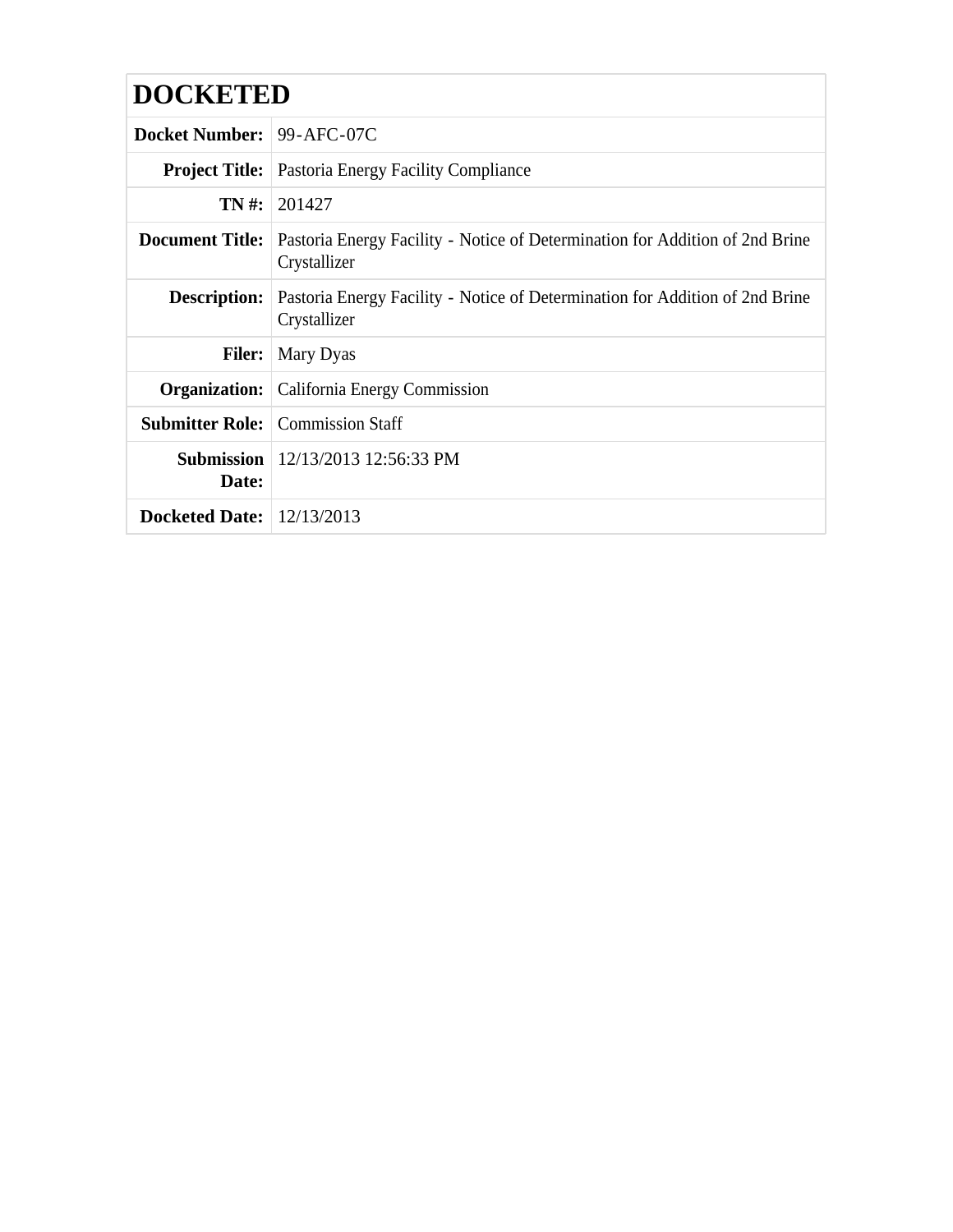CALIFORNIA ENERGY COMMISSION 1516 NINTH STREET SACRAMENTO, CA 95814-5512 www.energy.ca.gov



## **NOTICE OF DETERMINATION PETITION TO INSTALL A SECOND BRINE CRYSTALLIZER TO THE ZERO LIQUID DISCHARGE SYSTEM FOR THE PASTORIA ENERGY FACILITY PROJECT (99-AFC-7C)**

A petition has been filed with the California Energy Commission by Pastoria Energy Facility, LLC, requesting to modify the Pastoria Energy F acility project. The 750 megawatt project was certified by the Energy Commission in December 2000, and began commercial operation in January 2003. The facility is located approximately 30 miles south of the City of Bakersfield, in Kern County.

## **DESCRIPTION OF PROPOSED MODIFICATIONS**

The modifications proposed in the petition would be to install a second brine crystallizer to Pastoria's Zero Liquid Discharge system (ZLD). The addition of a second crystallizer will allow the plant to process water more efficiently and will not result in any significant adverse effect on the environment. The Petition to Amend is available on the Energy Commission web page at http://docketpublic.energy.ca.gov/PublicDocuments/99-AFC-07C/TN200113\_20130802T170206\_Pastoria\_Energy\_Facility\_Brine\_Crystallizer \_Amendment\_No\_10.pdf

## **ENERGY COMMISSION STAFF REVIEW AND DETERMINATION**

Energy Commission technical staff reviewed the petition to amend for potential environmental effects and consistency with applicable laws, ordinances, regulations, and standards (LORS). Staff has determined that the technical or environmental areas of Air Quality, Facility Design, Hazardous Materials Management, Land Use, Noise and Vibration, Public Health, Socioeconomics, Transmission Line Safety and Nuisance, Transmission System Engineering, Visual Resources, and Worker Safety and Fire Protection are not affected by the proposed changes, and no revisions or new conditions of certification are needed to ensure the project remains in compliance with all applicable LORS and existing conditions of certification in the Decision.

For the technical area of Cultural Resources, Geology and Paleontology, Soil and Water Resources, and Waste Management, staff has determined that the project would continue to comply with applicable LORS and will not change any conditions of certification. Staff also notes the following for these technical areas:

- Cultural Resources with the implementation of existing conditions of certification, the proposed modification would not have a significant effect on cultural resources.
- Geology and Paleontology construction must conform to the latest edition of the California Building Codes, and all conditions of certification.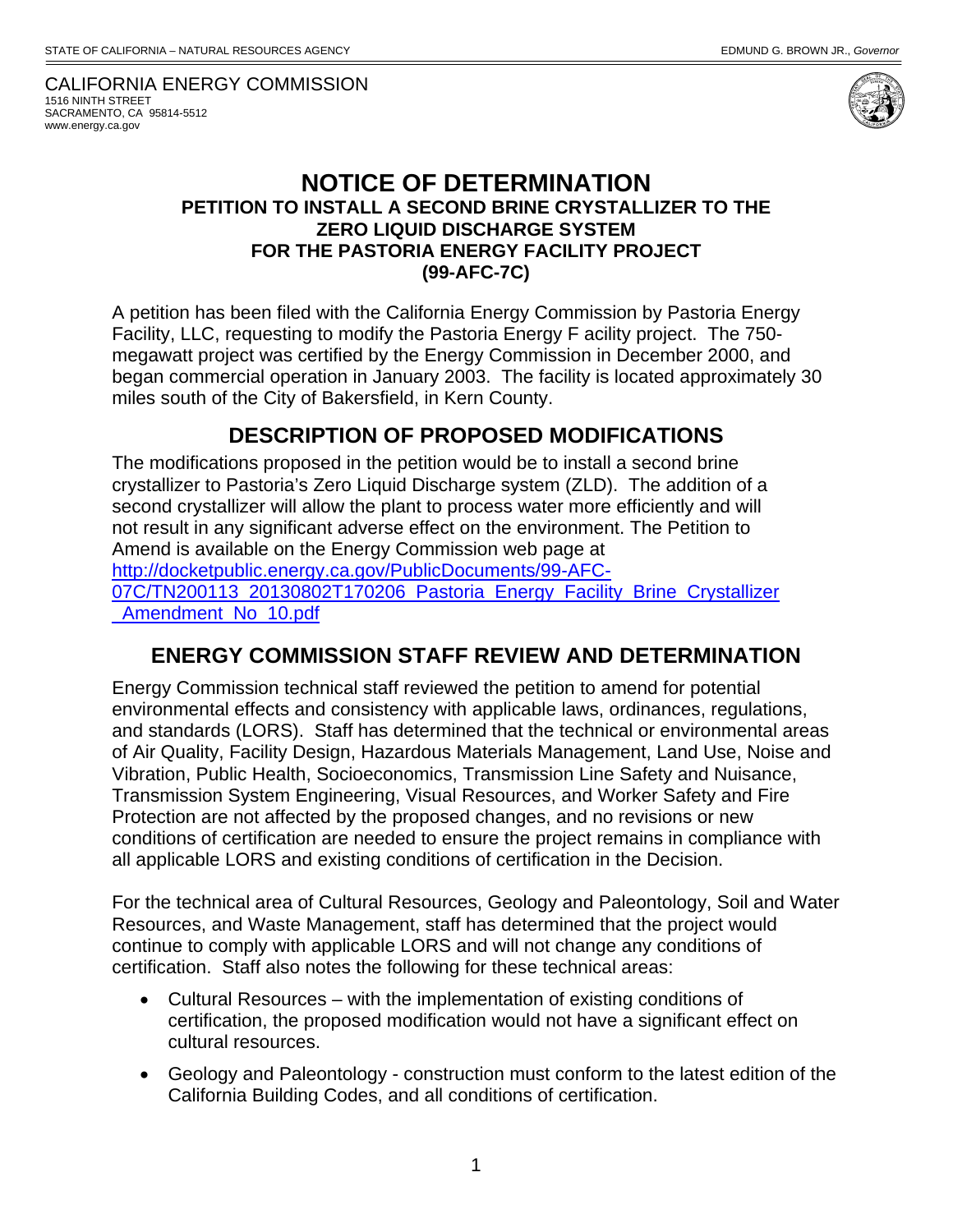- Soil and Water Resources the project owner must submit an updated schematic of the ZLD system in compliance with Condition of Certification SOIL&WATER-6.
- Waste Management the project owner must continue to comply with Condition of Certification WASTE-8. This condition of certification concerns the testing of crystallizer salt cake for the presence of hazardous levels of metals.

A summary of staff's conclusions reached in each technical area are summarized in the following table.

|                                        | <b>STAFF RESPONSE</b>                        |                                                   |                                                                              |                                                                               |
|----------------------------------------|----------------------------------------------|---------------------------------------------------|------------------------------------------------------------------------------|-------------------------------------------------------------------------------|
| <b>TECHNICAL AREAS REVIEWED</b>        | <b>Technical Area</b><br><b>Not Affected</b> | <b>No Significant</b><br>Environmental<br>Impact* | <b>Process As</b><br><b>Staff Approved</b><br>Project<br><b>Modification</b> | <b>Revised</b><br><b>Conditions of</b><br><b>Certification</b><br>Recommended |
| <b>Alternatives</b>                    | Χ                                            |                                                   |                                                                              |                                                                               |
| Air Quality                            | X                                            |                                                   |                                                                              |                                                                               |
| <b>Biological Resources</b>            | Χ                                            |                                                   |                                                                              |                                                                               |
| <b>Cultural Resources</b>              |                                              | X                                                 | X                                                                            |                                                                               |
| Efficiency                             | $\sf X$                                      |                                                   |                                                                              |                                                                               |
| <b>Facility Design</b>                 | $\sf X$                                      |                                                   |                                                                              |                                                                               |
| Geology and Paleontology               |                                              | X                                                 | Χ                                                                            |                                                                               |
| Hazardous Materials Management         | Χ                                            |                                                   |                                                                              |                                                                               |
| Land Use                               | X                                            |                                                   |                                                                              |                                                                               |
| Noise and Vibration                    | $\sf X$                                      |                                                   |                                                                              |                                                                               |
| <b>Public Health</b>                   | X                                            |                                                   |                                                                              |                                                                               |
| Socioeconomics                         | $\sf X$                                      |                                                   |                                                                              |                                                                               |
| Soil and Water Resources               |                                              | X                                                 | X                                                                            |                                                                               |
| Traffic and Transportation             | $\sf X$                                      |                                                   |                                                                              |                                                                               |
| Transmission Line Safety & Nuisance    | X                                            |                                                   |                                                                              |                                                                               |
| <b>Transmission System Engineering</b> | X                                            |                                                   |                                                                              |                                                                               |
| <b>Visual Resources</b>                | Χ                                            |                                                   |                                                                              |                                                                               |
| Waste Management                       |                                              | X                                                 | X                                                                            |                                                                               |
| Worker Safety and Fire Protection      | Χ                                            |                                                   |                                                                              |                                                                               |

## **Summary of Technical Area Response to Petition**

**\***There is no possibility that the proposed modifications would have a significant effect on the environment, and the modifications would not result in a change in or deletion of a condition adopted by the Commission in the Final Decision, or make changes that would cause project noncompliance with any applicable laws, ordinances, regulations, or standards (20 Cal. Code Regs.,§ 1769(a)(2)).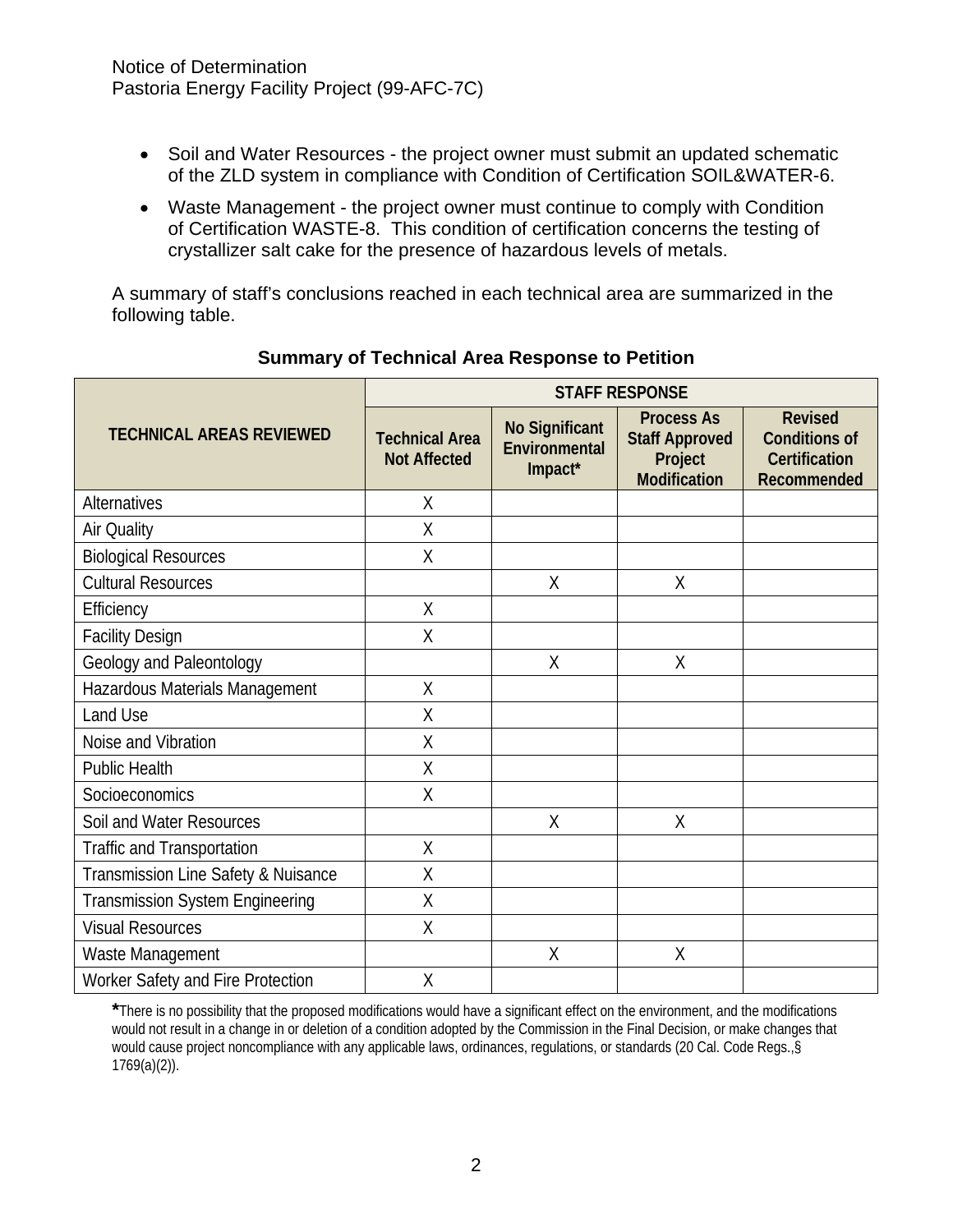Pursuant to section 1769(a)(2), Title 20, California Code of Regulations, "(w)here staff determines that there is no possibility that the modifications may have a significant effect on the environment, and if the modifications will not result in a change or deletion of a condition adopted by the commission in the final decision or make changes that would cause the project not to comply with any applicable laws, ordinances, regulations, or standards, no commission approval is required…."

Energy Commission staff has determined that approval by the full Commission is not required and the proposed modifications meet the criteria for approval at the staff level because:

- The modification will not have any significant effect on the environment;
- Existing conditions of certification are sufficient to cover the proposed modification without changes to, or deletions of, any conditions of certification; and
- The project as modified will maintain full compliance with applicable LORS.

Any person may file a written objection to staff's determination within 14 days of the date of this notice on the grounds that the project modification does not meet the criteria set forth in Section 1769(a)(2). Absent any relevant objections, the amendment petition will be approved 14-days after this notice is docketed. An objection to staff's determination may be submitted using the Energy Commission's e-commenting feature, as follows: Go to the Energy Commission's Pastoria Energy Facility webpage and click on the "Submit e-Comment" link. Provide contact information – a full name, e-mail address, comment Title, and either a comment or an attached document are required. Type your comments into the "comment Text" field, or upload a document with your comments. The maximum upload file size is 10MB, and only .doc, .docx, or .pdf attachments will be accepted. Enter the challenge-response used by the system to prevent spamming and to ensure that responses are generated by a human user and not a computer. Then click on the "Agree & Submit your Comments" button to submit your comments to the Energy Commission Dockets Unit for review. When your comments are approved and docketed, you will receive an e-mail with a link to them on the facility webpage.

Written comments or objections may also be mailed or hand delivered to:

California Energy Commission Dockets Unit, MS-4 Docket No. 99-AFC-7C 1516 Ninth Street Sacramento, CA 95814-5512

All comments and materials filed with the Dockets Unit will become part of the public record of the proceeding.